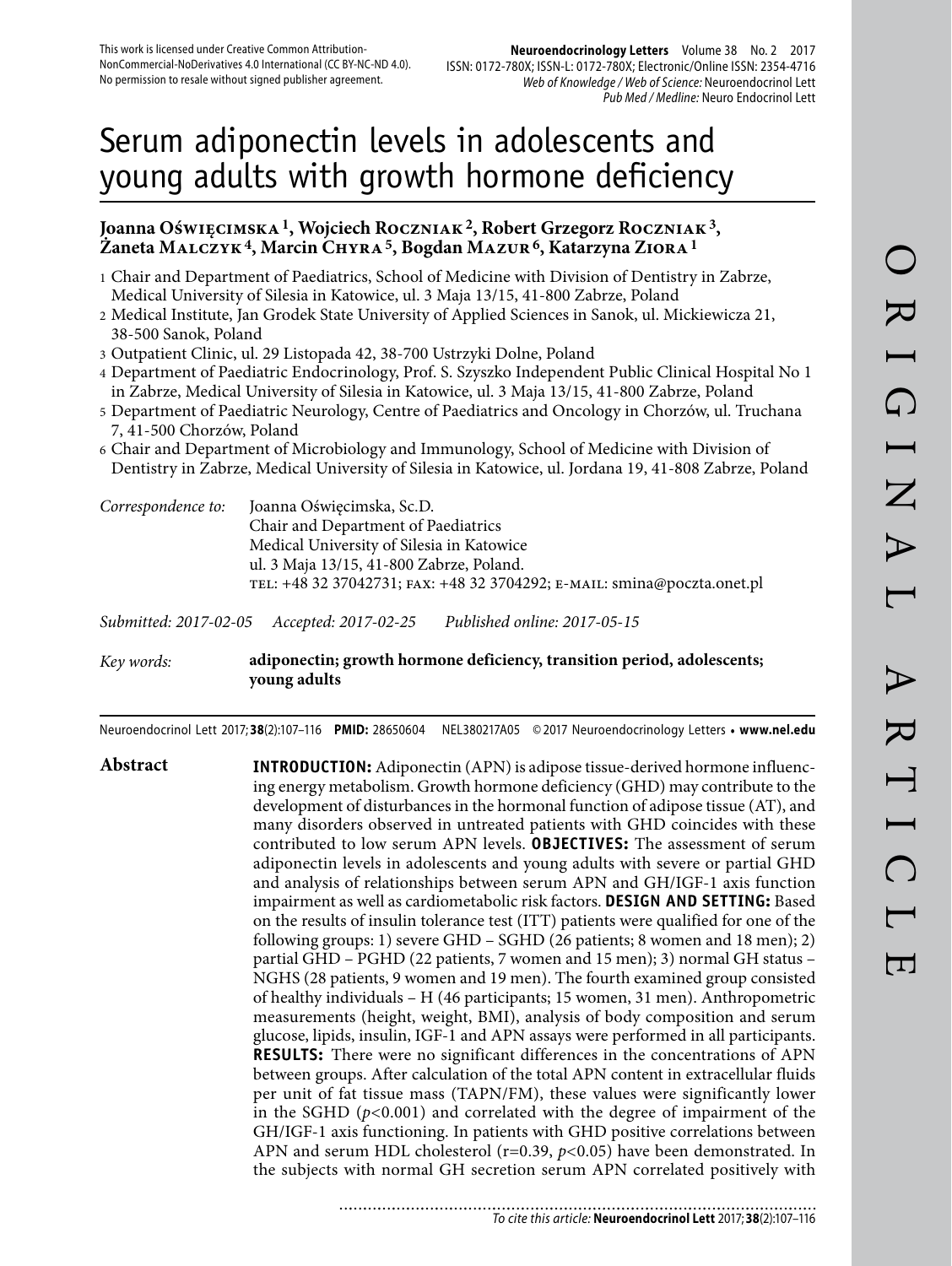serum HDL cholesterol (r=0.28; *p<*0.05), and negatively with fasting blood glucose (r=–0.31; *p<*0.05). **CONCLU-SIONS:** Severe, but not partial growth hormone deficiency impairs adiponectin production in the adipose tissue that is compensated by the increase of fat mass. The degree of GH/IGF-1 axis disruption is related to the TAPN/FM. This parameter may be potentially useful in diagnosing severe growth hormone deficiency in the adults.

#### **Abbreviations:**

| ANOVA        | - analysis of variance                                     |
|--------------|------------------------------------------------------------|
| <b>APN</b>   | - adiponectin                                              |
| CO-GHD       | - childhood onset growth hormone deficiency                |
| <b>ECW</b>   | - extracellular water volume                               |
| <b>ELISA</b> | - enzyme-linked immunosorbent assay                        |
| FaGHRKO      | - Fat GHR Knockout mice                                    |
| FM           | - fat mass                                                 |
| FM%          | - percentage of fat mass                                   |
| GH           | - growth hormone                                           |
| GHD          | - growth hormone deficiency                                |
| <b>GHR</b>   | - growth hormone receptor                                  |
| <b>GHRH</b>  | - growth hormone releasing hormone                         |
| н            | - healthy controls                                         |
| HDL-Chol     | - high density lipoprotein cholesterol                     |
| <b>HMW</b>   | - high molecular weight polymers                           |
| $IGF-1$      | - insulin growth factor 1                                  |
| LDL-Chol     | - low density lipoprotein cholesterol                      |
| <b>NGHS</b>  | - normal growth hormone status                             |
| <b>PGHD</b>  | - partial growth hormone deficiency                        |
| rhGH         | - recombinated human growth hormone                        |
| SAT          | - subcutaneous adipose tissue                              |
| SGHD         | - severe growth hormone deficiency                         |
| TAPN/FM      | - total adiponectin content in the extracellular fluid per |
|              | unit of fat tissue mass                                    |
| T-Chol       | - total cholesterol                                        |
| <b>WHR</b>   | - waist-to-hip ratio                                       |
| VAT          | - visceral adipose tissue                                  |

## **INTRODUCTION**

Adiponectin (APN) is adipose tissue-derived hormone, which is thought to influence energy metabolism and might predict susceptibility to cardiovascular disease (Trujillo & Scherer 2006). It is produced predominantly by adipocytes and differentiating preadipocytes, but also found in the brown adipose tissue, cardiomyocytes, skeletal muscle, smooth muscle, brain, liver, osteoblasts, placenta and pituitary (Scherer *et al.* 1995; Fujimoto *et al.* 2005; Fu *et al.* 2016). Visceral fat compartments are largely responsible for the secretion of adiponectin, when compared to subcutaneous deposits (Bruun *et al.* 2003). Expression and secretion of this hormone is regulated by nutrition, hormones, inflammatory cytokines and post-translational modifications (Hebbard & Ranscht 2014).

Adiponectin is a multimeric protein that exists in different, biologically active isoforms. The basic 30 kD monomeric subunits which consists of an N-terminal collagenous domain and a C-terminal globular domain

may form trimers  $({\sim}67 \text{ kDa})$ , hexamers  $({\sim}120 \text{ kDa})$ , and high molecular weight polymers (HMW, greater than 300 kDa, 18–36 monomer units) in the endoplasmic reticulum prior to secretion. Both full-length and globular isoforms circulate in the body, but HMWadiponectin is the dominant form in the plasma and considered to be physiologically most relevant (Pajvani *et al.* 2005; Simpson & Whitehead 2010).

The role of adiponectin is mediated by receptors known as adiponectin receptors 1 and 2 (AdipoR1 and AipoR2), which have seven transmembrane portions. Their distribution may vary from tissue to tissue but, in general, both types of adiponectin receptors are expressed simultaneously (Yamauchi *et al.* 2007).

APN is the most abundant adipokine in the plasma (3–30 μg/ml), accounting for 0.01% of total plasma protein which is comparatively higher than that of other hormones and growth factors (Scherer *et al.* 1995). The serum adiponectin level is reduced in obesity and paradoxically increased in lean individuals (Arita *et al.* 1999; Guenther *et al.* 2014).

Many reports have revealed that this adipokine has an unique anti-diabetic, anti-atherosclerotic and antiinflammatory properties and may be one of the key molecules involved in metabolic syndrome (Simpson & Whitehead 2010).

Adolescents and young adults with childhood onset growth hormone deficiency (CO-GHD) who discontinued treatment with recombinant growth hormone at completion of linear growth reveal reduced muscle mass and strength (Rutherford *et al.* 1991; Hulthen *et al.* 2001; Koranyi *et al.* 2001), lower bone mass (Boot *et al.* 2009), increased visceral adiposity (Colle *et al.* 1993; Johannsson *et al.* 1999), abnormal lipid profile (Capaldo *et al.* 1997; Johannsson *et al.* 1999; Mukherjee *et al.*  2004; Follin *et al.* 2006), cardiac impairment (Colao *et al.* 2002; Follin *et al.* 2006) and increased cardiovascular risk (Colao *et al.* 2002; Follin *et al.* 2006).

Reassessment of GH secretion in adults treated in childhood for GHD showed that it persists in 12.5–90% of them (Erfurth 2005). One of the reasons for such a large discrepancy is the lack of evidence-based guidelines for diagnosis and treatment of GHD in the so called transition period, extending from late puberty to full adult maturity (i.e., from mid- to late teenage years until 6–7 years after achievement of final height) (Clayton *et al.* 2005). It is suggested that these patients should be re-evaluated and further indications for reinstitute GH treatment should be established then, but there is no general agreement according to the choice of the test and the cut-off values to be used (Clayton *et al.* 2005; Ho 2007; Cook *et al.* 2009; Bonfig *et al.* 2008; Maghnie *et al.* 2005). Moreover, some population of adolescents is not severely GH deficient, but fails to attain normal GH status (peak GH on ITT >10 ng/ml) on reevaluation. This condition is defined as partial growth hormone deficiency (Taubert *et al.* 2003; Clayton *et al.*  2005; Shalet 2010).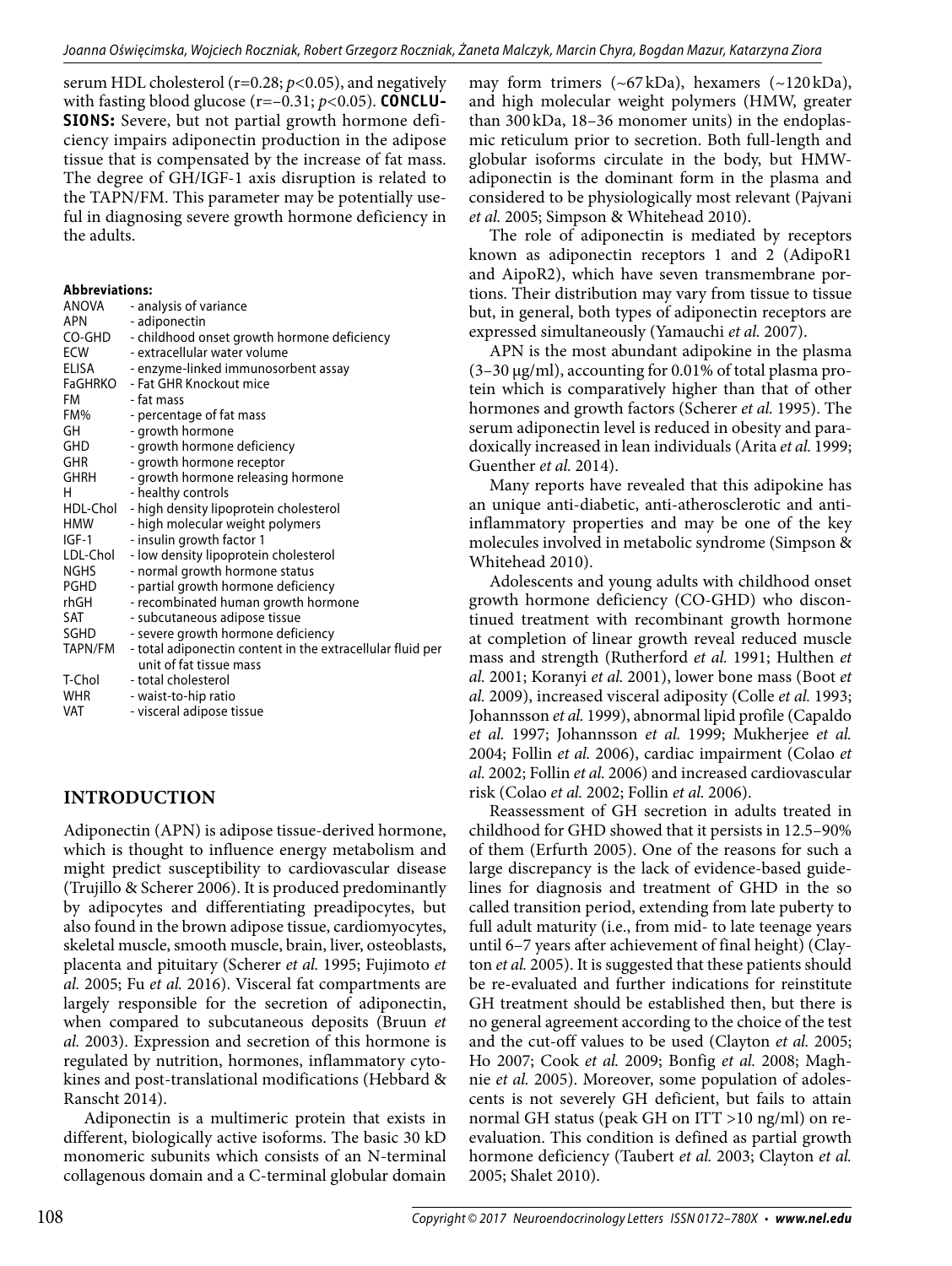There is some data that GHD may contribute to the disturbances of adipokines secretion (Lanes *et al.* 2006; Yamaza *et al.* 2007; Wang *et al.* 2007; Chiba *et al.* 2008; Oliveira et al.; 2009; Lopez-Siguero *et al.* 2011; List *et al.* 2013; Recinella *et al.* 2013; Li *et al.* 2014). Additionally, many metabolic and cardiovascular abnormalities found in the untreated GHD patients correspond to symptoms of APN deficiency, but little is known regarding the impact of the GH secretory state on the regulation of its serum concentrations. The results of the animal in vitro and in vivo studies are scarce and divergent (Lam *et al.* 2004; Nilsson *et al.* 2005; Yamaza *et al.* 2007; Wőlfing *et al.* 2008; Chiba *et al.* 2008; List *et al.* 2013; Recinella *et al.* 2013). Also human research on serum adiponectin levels in GHD adults and children yielded inconsistent and contrasting findings (Fukuda *et al.* 2004; Giavoli *et al.* 2004; Lanes *et al.* 2006; Ciresi *et al.* 2007; Joaquin *et al.* 2008; Oliveira et al.; 2009; Lopez-Siguero *et al.* 2011; Li *et al.* 2014)

There is no research on serum adiponectin levels in adolescents and young adults with CO-GHD during the transition period in the available literature. Either, the relationship between the degree of GH deficiency and adiponectin is not well established. Therefore, the aim of this study is the assessment of serum adiponectin levels in adolescents and young adults with different grade of GH deficiency (severe or partial) and analysis of relationships between serum APN and the degree of GH/IGF-1 axis function impairment as well as cardiometabolic risk factors in these patients.

## **MATERIAL AND METHODS**

#### *Subjects*

The study involved 76 participants aged 16–25 years (24 females and 52 males), who had stopped the treatment with recombinant growth hormone due to CO-GHD at least 6 months before and 46 healthy controls (15 females, 31 males) at similar age. The exclusion criteria were: Turner syndrome or other chromosomal aberrations, skeletal dysplasia, chronic diseases of the heart, liver, kidney, cystic fibrosis, coeliac disease, arterial hypertension, hyperlipidemia), type 1 or 2 diabetes, primary hypothyroidism, Addison's disease or hypergonadotrophic hypogonadism, insufficient treatment of multihormonal pituitary deficiency (pituitary hypothyroidism, adrenal insufficiency, hypogonadism or diabetes insipidus), low birth weight, pregnancy in women.

The adequacy of the treatment of multihormonal pituitary insufficiency was assessed on the basis of medical history, physical examination and laboratory tests (serum  $f_{4}$ , cortisol, serum and urine osmolality, estradiol in women or testosterone in men).

There were 16 patients with multihormonal pituitary insufficiency in SGHD group and 1 – in PGHD group. All participants with current normal growth hormone secretion had idiopathic growth hormone deficiency in childhood. No subject had neoplasm or neurosurgery in the past history.

According to the results of insulin tolerance test (ITT) the subjects were included to the one of three studied groups: 1) severe growth hormone deficiency (SGHD) (26 subjects – 8 females, 18 males); 2) partial growth hormone deficiency (PGHD) (22 subjects – 7 females, 15 males); 3) normal growth hormone status (NGHS) (28 subjects – 9 females, 19 males).

The insulin tolerance test was performed according to Biller *et al.* (2002) and the peak GH cut-off levels for SGHD group was <5.0 ng/ml and >10.0 ng/ml for NGHS (Clayton *et al.* 2005; Bonfig *et al.* 2008). The patients with results between these values were included to the PGHD group.

The fourth group were healthy controls (H) (46 subjects; 15 females, 31 males) with normal height and body mass according to the normal ranges (Palczewska & Niedźwiedzka 2001) in whom ITT was not performed

The clinical characteristics of the examined groups are given in Table 1.

#### *Methods*

In all participants anthropometric measurements (height, body weight, BMI, 3 skinfolds thickness, waist and hip circumferences) were performed and blood samples were collected in the morning between 7:00 AM and 8:30 AM after after a 12-hour fast and passing urine.

The body weight was measured on medical scales and height using Harpander type anthropometer. In all participants BMI (body weight [kg]/height [m2]) and WHR (waist-to-hip ratio) were calculated. The thickness of subscapular, triceps and biceps skinfolds was measured by calibrated calipers (GPM, Zurich, Switzerland) and summed. The body composition was analyzed using biompedance (BIA-101, Akern, Italy) in the tetrapolar system to assess fat mass (FM), percentage of fat mass (FM%) and extracellular water volume (ECW).

Serum fasting glucose, total-, HDL- and LDL-cholesterol, triglycerides and insulin were assayed using Cobas 6000 with Cobas c 501 module (Roche Diagnostics, Basel, Switzerland) and HOMA-IR values were calculated.

IRMA *(immunoradiometric assay)* method (Bio-Source Europe, Nivelles, Belgium) was used to evaluate serum growth hormone concentrations in the samples obtained during the ITT. The limit of detection for the kit was 0.12 ng/ml. The intra- and inter-assay coefficients of variation were 4.4% and 8.17%, respectively. Serum insulin growth factor-1 concentrations were evaluated using ELISA *(enzyme-linked immunosorbent assay)* kit (Bio-Line, Brussels, Belgium) with the limit of detection 1.1 ng/ml. The intra- and inter-assay coefficients of variation were 5.6% and 11.5%, respectively. Serum adiponectin levels were evaluated using commercially available ELISA kit (Millipore, Massachusetts,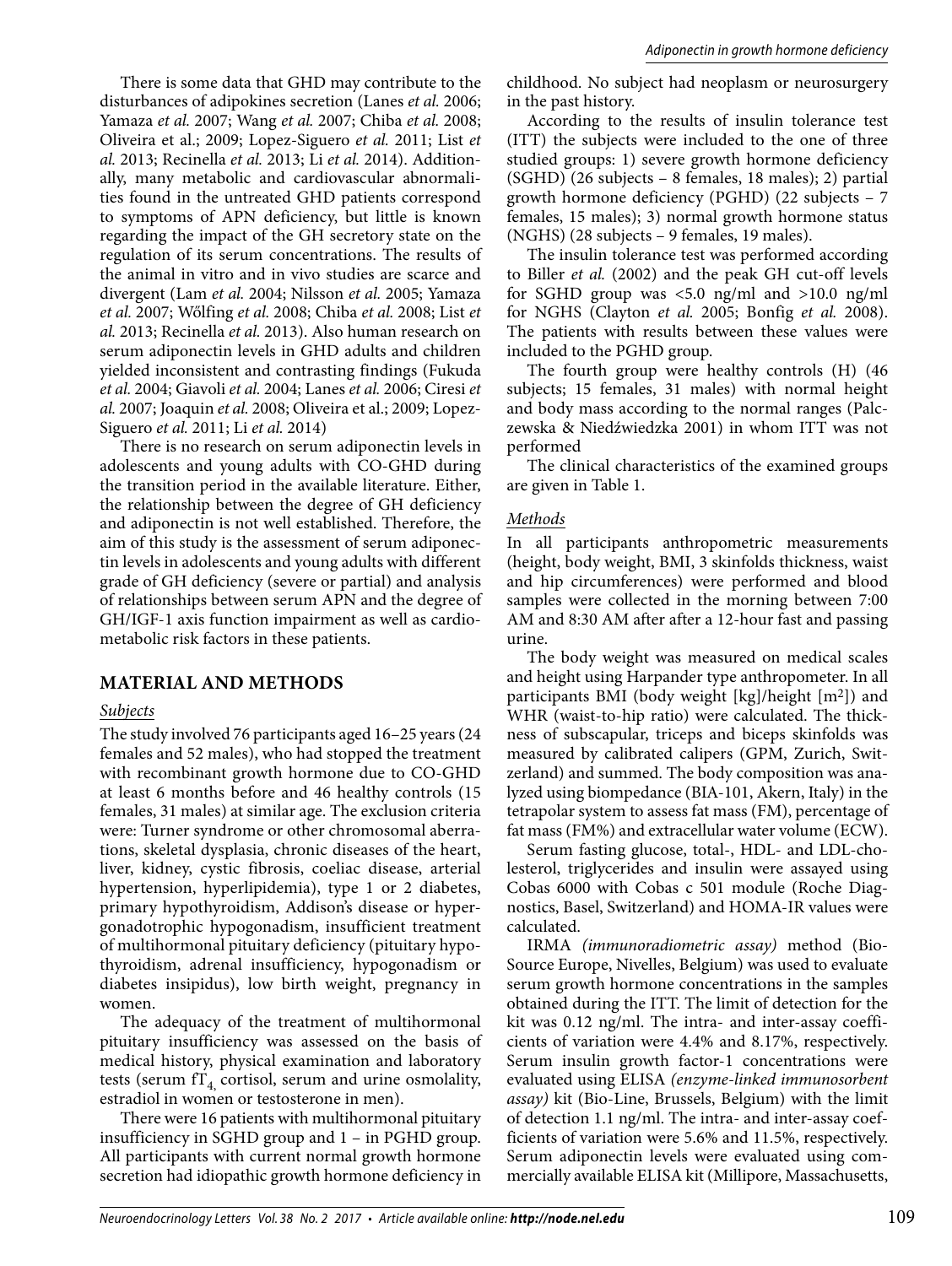#### **Tab. 1.** Clinical characteristics of the examined groups.

|                                               | $mean \pm SEM$<br>(range)                   |                                           |                                             |                                  |                 |  |  |
|-----------------------------------------------|---------------------------------------------|-------------------------------------------|---------------------------------------------|----------------------------------|-----------------|--|--|
|                                               | $[1]$<br><b>SGHD</b><br>$(n=26; F=8; M=18)$ | [2]<br><b>PGHD</b><br>$(n=22; F=7; M=15)$ | $[3]$<br><b>NGHS</b><br>$(n=28; F=9; M=19)$ | [4]<br>н<br>$(n=46; F=15; M=31)$ | <i>p</i> -value |  |  |
| age                                           | $20.93 \pm 0.54$                            | $19.05 \pm 0.43$                          | $20.01 \pm 0.49$                            | $20.44 \pm 0.30$                 | ns              |  |  |
| [years]                                       | $(16.7 - 25.1)$                             | $(17.1 - 24.8)$                           | $(15.6 - 25.0)$                             | $(16.8 - 24.2)$                  |                 |  |  |
| body weight                                   | $62.77 \pm 4.05$                            | 57.76±1.98                                | 57.85±1.78                                  | $63.58 \pm 1.60$                 | ns              |  |  |
| [kg]                                          | $(31.8 - 105.2)$                            | $(33.2 - 79.3)$                           | $(41.4 - 75.2)$                             | $(46.5 - 88.4)$                  |                 |  |  |
| height                                        | $164.89 \pm 2.44$ <sup>*</sup>              | $163.01 \pm 1.79$                         | $166.48 \pm 1.39$                           | 170.06±1.28                      | $*1/4$          |  |  |
| [cm]                                          | $(149.3 - 184.2)$                           | $(141, 30 - 175.30)$                      | (149.40–176.70)                             | $(157.0 - 184.7)$                | < 0.05          |  |  |
| BMI                                           | $22.55 \pm 0.78$                            | $21.74 \pm 0.73$                          | $20.82 \pm 0.53$                            | 21.86±0.27                       | ns              |  |  |
| $\left[\text{kg}/\text{m}^2\right]$           | $(13.76 - 33.58)$                           | $(16.63 - 30.84)$                         | $(16.03 - 27.15)$                           | $(18.11 - 30.11)$                |                 |  |  |
| duration of rhGH treatment                    | $56.73 \pm 9.77$ *                          | $37.13 \pm 5.72$                          | $27.15 \pm 3.26$                            |                                  | $*1/3$          |  |  |
| [months]                                      | $(12.4 - 170.4)$                            | $(12.9 - 143.1)$                          | $(3.4 - 67.8)$                              |                                  | < 0.01          |  |  |
| time from the end of GH treatment<br>[months] | $57.38 \pm 8.89$<br>$(7.1 - 136.2)$         | 46.77±4.60<br>$(6.3 - 78.6)$              | 41.87±4.35<br>$(13.1 - 86.4)$               |                                  | ns              |  |  |

F – female; M – male; SGHD – severe growth hormone deficiency; PGHD – partial growth hormone deficiency; NGHS – normal growth hormone status; H – heathy controls; SE – standard error of the mean; rhGH – recombinated human growth hormone; ns – non significant

USA). The threshold of detection and the intra- and interassay coefficients of variations were 0.78 mg/ml, 7.4% and 8.4%, respectively.

On the basis of serum adiponectin and the results of body composition analysis total adiponectin content in the extracellular fluid per unit of fat tissue mass (TAPN/FM) using the following formula TAPN/FM  $[mg/kg] = (APN [mg/l] x ECW [l]) / FM [kg]$ , where APN – serum adiponectin concentration; ECW – the volume of extracellular water; FM – fat mass (Majewska 2008).

This study was approved by the Bioethics Committee at the Medical University of Silesia in Katowice, Poland (no. L. dz. KNW-6501-63/I/08) and written informed consent was obtained from all examined participants and their parents or legal guardians if the participant is younger than 18 years of age before their involvement.

### *Statistical analysis*

The database was prepared using Excel 2000 (Microsoft Corporation). Statistical analysis was carried out with Statistica 6.0 software (StatSoft Inc., Tulsa, Oklahoma, USA). Results are presented as means ± standard error of the mean (SEM).

Normal data distribution was assessed using the Shapiro-Wilk test; the homogeneity of variance was computed using Levene's test. Comparisons between the examined groups were performed using the analysis of variance (ANOVA) and *post-hoc* RIR Tukey's multiple comparison test for different sample sizes or Kruskal-Wallis test if data distribution was not normal. Correlations were analyzed by Pearson's linear correlation test or Spearman's test if data distribution was not normal.

Receiver operating curves (ROC) were constructed for TAPN/FM values to discriminate SGHD patients from participants with normal growth hormone secretion and the optimal cut-off value for maximal efficiency of the test was calculated.

All results were considered statistically significant at *p<*0.05.

## **RESULTS**

There were no significant differences between the examined groups according age, body weight, BMI and time from the end of GH treatment. Height was statistically significantly (*p<*0.05) higher in H (170.06±1.28 cm) in comparison to SGHD (164.89±2.44 cm) and PGHD  $(163.01\pm1.79$  cm) groups. The duration of the treatment was the longest in the SGHD group (Table 1).

Peak serum GH during ITT as well as IGF-1 concentrations were significantly lower in SGHD group than in NGHS. These values in PGHD subjects were significantly higher than in SGHD, but decreased when compared to NGHS (Table 1).

Mean FM and FM% as well as the sum of 3 skinfolds in SGHD patients were significantly higher than in NGHS and H groups, but did not differ between PGHD, NGHS and H subjects. Mean WHR was higher in SGHD patients in comparison to NGHS and H. Mean ECW values were similar in all examined groups (Table 2).

Mean serum total cholesterol (T-Chol), LDL and triglycerides concentrations were significantly higher (*p<*0.05; *p<*0.01; *p<*0.0005, respectively) in SGHD than in PGHD, NGHS and H subjects. On the other hand, mean serum HDL-cholesterol (HDL-Chol) in SGHD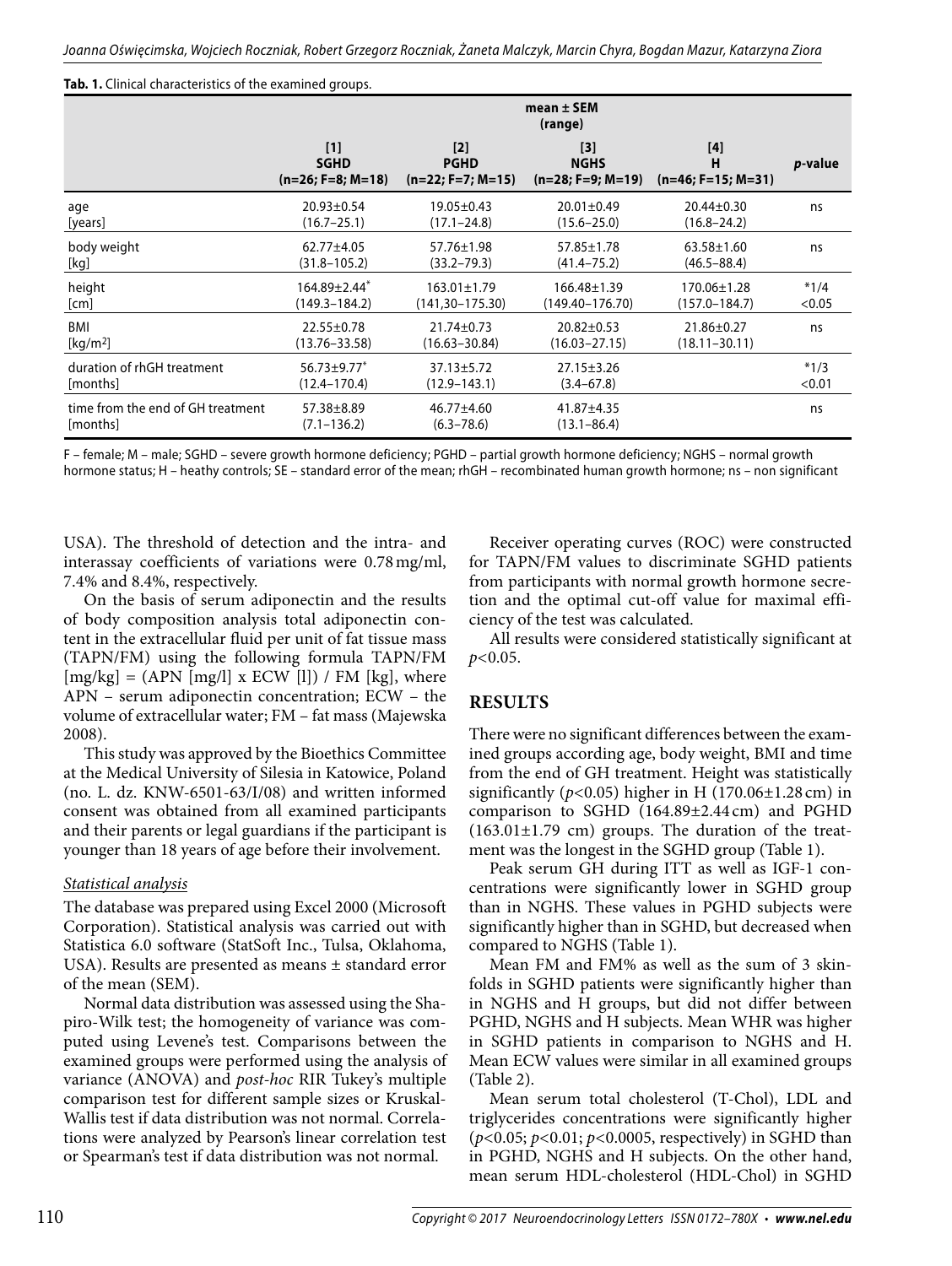patients was significantly (*p<*0.05) lower in comparison to NGHS group. There were no signifivcant differences according to mean T-Chol, HDL-Chol, LDL-Chol and triglycerides between PGHD, NGHS and H participants. HOMA-IR values and mean serum fasting glucose, insulin and adiponectin were similar in all examined groups (Table 2).

Mean TAPN/FM value (18.7±1.8 mg/kg) was significantly lower (*p<*0.001) in the SGHD than in PGHD, NGHS and H groups (30.1±3.5; 27.9±2.4 and 24.6±0.9 mg/kg, respectively). There were no statistically significant differences according to TAPN/FM between PGHD, NGHS and H participants (Figure 1).

Receiver operating curves enabled to establish that the optimal cut-off point for TAPN/FM is <18.0 mg/kg. This value discriminates with the 63% sensitivity and 90% specificity the group of adolescents and young adults with severe growth hormone deficiency (SGHD) from participants with normal somatotropin secretion (NGHS and H subjects taken together) (Figure 2).

Analysis of correlations showed statistically significant correlations between TAPN/FM and peak GH concentrations during ITT (r=0.54, *p<*0.0001) as well as serum IGF-1 levels (r=0.45, *p<*0.05) in GHD (SGHD and PGHD groups taken together), but not in subjects with normal somatotropin secretion.

**Tab. 2.** Results of analysis of body composition and biochemical and hormonal parameters in the examined groups.

|                                         | $mean \pm SEM$<br>(range)                   |                                           |                                                                        |                                       |                            |  |  |  |  |
|-----------------------------------------|---------------------------------------------|-------------------------------------------|------------------------------------------------------------------------|---------------------------------------|----------------------------|--|--|--|--|
|                                         | $[1]$<br><b>SGHD</b><br>$(n=26; F=8; M=18)$ | $[2]$<br><b>PGHD</b><br>(n=22; F=7; M=15) | $[3]$<br><b>NGHS</b><br>$(n=28; F=9; M=19)$                            | н<br>$(n=46; F=15; M=31)$             | <i>p</i> -value            |  |  |  |  |
| FM [kg]                                 | $18.72 \pm 1.92^*$                          | 13.82±1.71                                | 12.46±0.42                                                             | 13.53±0.47                            | $*1/3; 1/4$                |  |  |  |  |
|                                         | $(6.64 - 41.50)$                            | $(3.19 - 37.4)$                           | $(4.40 - 19.30)$                                                       | $(8.10 - 24.20)$                      | < 0.05                     |  |  |  |  |
| FM% [%]                                 | 29.00±1.42*                                 | $22.95 \pm 2.24$                          | $21.14 \pm 1.49$                                                       | $21.43 \pm 0.62$                      | $*1/2; 1/3; 1/4$           |  |  |  |  |
|                                         | $(13.00 - 39.50)$                           | $(9.60 - 35.70)$                          | $(10.80 - 39.80)$                                                      | $(12.60 - 31.60)$                     | < 0.05                     |  |  |  |  |
| ECW [I]                                 | $15.93 \pm 1.14$<br>$(6.50 - 27.20)$        | $16.15 \pm 0.49$<br>$(10.70 - 19.90)$     | 15.49±0.42<br>$(11.60 - 19.30)$                                        | $16.63 \pm 0.43$<br>$(12.10 - 22.50)$ | ns                         |  |  |  |  |
| Sum of 3<br>skinfolds<br>thickness [mm] | 59.50±5.25*<br>$(31.5 - 99.0)$              | 44.48±4.93<br>$(19.5 - 98.5)$             | 35.91±3.61<br>$(19.0 - 86.0)$                                          | 39.01±1.47<br>$(16.4 - 57.2)$         | $*1/2; 1/3; 1/4$<br>< 0.05 |  |  |  |  |
| <b>WHR</b>                              | $0.82 \pm 0.02^*$<br>$(0.72 - 0.99)$        | $0.78 + 0.01$<br>$(0.70 - 0.92)$          | $0.73 + 0.01$<br>$0.73 \pm 0.01$<br>$(0.68 - 0.85)$<br>$(0.65 - 0.83)$ |                                       | $*1/3;1/4$<br>< 0.001      |  |  |  |  |
| Peak GH                                 | $1.37 \pm 0.27*$                            | 7.79±0.34*                                | $15.82 \pm 0.45$                                                       |                                       | $*1/2; 1/3; 2/3$           |  |  |  |  |
| in ITT [ng/ml]                          | $(0.19 - 4.98)$                             | $(5.15 - 9.98)$                           | $(11.91 - 20.13)$                                                      |                                       | < 0.0005                   |  |  |  |  |
| IGF-1 [ng/ml]                           | 75.98±15.60*                                | 157.93±11.88                              | 135.24±9.84                                                            | 146.01±7.85                           | $*1/2; 1/3; 1/4$           |  |  |  |  |
|                                         | $(12.53 - 287.92)$                          | $(54.13 - 239.34)$                        | $(69.38 - 225.67)$                                                     | $(61.72 - 316.54)$                    | < 0.0005                   |  |  |  |  |
| T-Chol [mmol/l]                         | $5.37 \pm 0.17$ *                           | $4.30 \pm 0.11$                           | $4.56 \pm 0.16$                                                        | $4.60 \pm 0.10$                       | $*1/2;1/3;1/4$             |  |  |  |  |
|                                         | $(4.45 - 6.92)$                             | $(3.37 - 5.44)$                           | $(3.41 - 6.14)$                                                        | $(3.02 - 6.12)$                       | < 0.05                     |  |  |  |  |
| LDL-Chol                                | $3.27 \pm 0.18^*$                           | $2.51 \pm 0.10$                           | $2.58 \pm 0.14$                                                        | $2.51 \pm 0.10$                       | $*1/2; 1/3; 1/4$           |  |  |  |  |
| [mmol/l]                                | $(2.30 - 5.40)$                             | $(1.60 - 3.60)$                           | $(1.80 - 4.10)$                                                        | $(1.20 - 4.10)$                       | < 0.01                     |  |  |  |  |
| HDL-Chol                                | $1.31 \pm 0.10^*$                           | $1.41 \pm 0.05$                           | $1.65 \pm 0.10$                                                        | $1.69 \pm 0.06$                       | $*1/3$ ; $1/4$             |  |  |  |  |
| [mmol/l]                                | $(0.60 - 2.23)$                             | $(0.87 - 1.99)$                           | $(0.97 - 2.41)$                                                        | $(0.97 - 2.84)$                       | < 0.05                     |  |  |  |  |
| TG [mmol/l]                             | $1.43 \pm 0.16*$                            | $0.81 \pm 0.06$                           | $0.83 \pm 0.05$                                                        | $0.98 + 0.06$                         | $*1/2; 1/3; 1/4$           |  |  |  |  |
|                                         | $(0.53 - 2.65)$                             | $(0.48 - 1.54)$                           | $(0.50 - 1.28)$                                                        | $(0.36 - 2.49)$                       | < 0.0005                   |  |  |  |  |
| Fasting glucose                         | $90.56 \pm 2.91$                            | $90.27 \pm 1.66$                          | 87.36±0.73                                                             | $87.72 \pm 1.10$                      | ns                         |  |  |  |  |
| [mg/dl]                                 | $(63.9 - 117.5)$                            | $(70.5 - 103.4)$                          | $(63.00 - 118.4)$                                                      | $(74.1 - 104.9)$                      |                            |  |  |  |  |
| Insulin [mU/ml]                         | $8.76 \pm 1.76$<br>$(0.47 - 29.39)$         | $8.30 \pm 0.76$<br>$(1.48 - 19.16)$       | $7.61 \pm 0.73$<br>$(2.69 - 19.16)$                                    | $8.58 \pm 0.59$<br>$(2.05 - 22.78)$   | ns                         |  |  |  |  |
| <b>HOMA-IR</b>                          | $2.04 \pm 0.43$<br>$(0.08 - 7.44)$          | $1.84 \pm 0.16$<br>$(0.33 - 3.92)$        | $1.64 \pm 0.15$<br>$(0.52 - 3.66)$                                     | $1.86 \pm 0.13$<br>$(0.45 - 4.52)$    | ns                         |  |  |  |  |
| Adiponectin                             | $19.8 + 0.5$                                | $19.8 + 0.45$                             | $19.2 \pm 0.28$                                                        | $19.3 \pm 0.3$                        | ns                         |  |  |  |  |
| [mg/ml]                                 | $(15.8 - 24.5)$                             | $(17.5 - 24.8)$                           | $(16.8 - 23.6)$                                                        | $(15.4 - 22.8)$                       |                            |  |  |  |  |

F – female; M – male; SGHD – severe growth hormone deficiency; PGHD – partial growth hormone deficiency; NGHS – normal growth hormone status; H – heathy controls; SE – standard error of the mean; FM – fat mass; ECW – extracellular water volume; ITT – insulin tolerance test; T-Chol – total cholesterol; TG – triglycerides; ns – non significant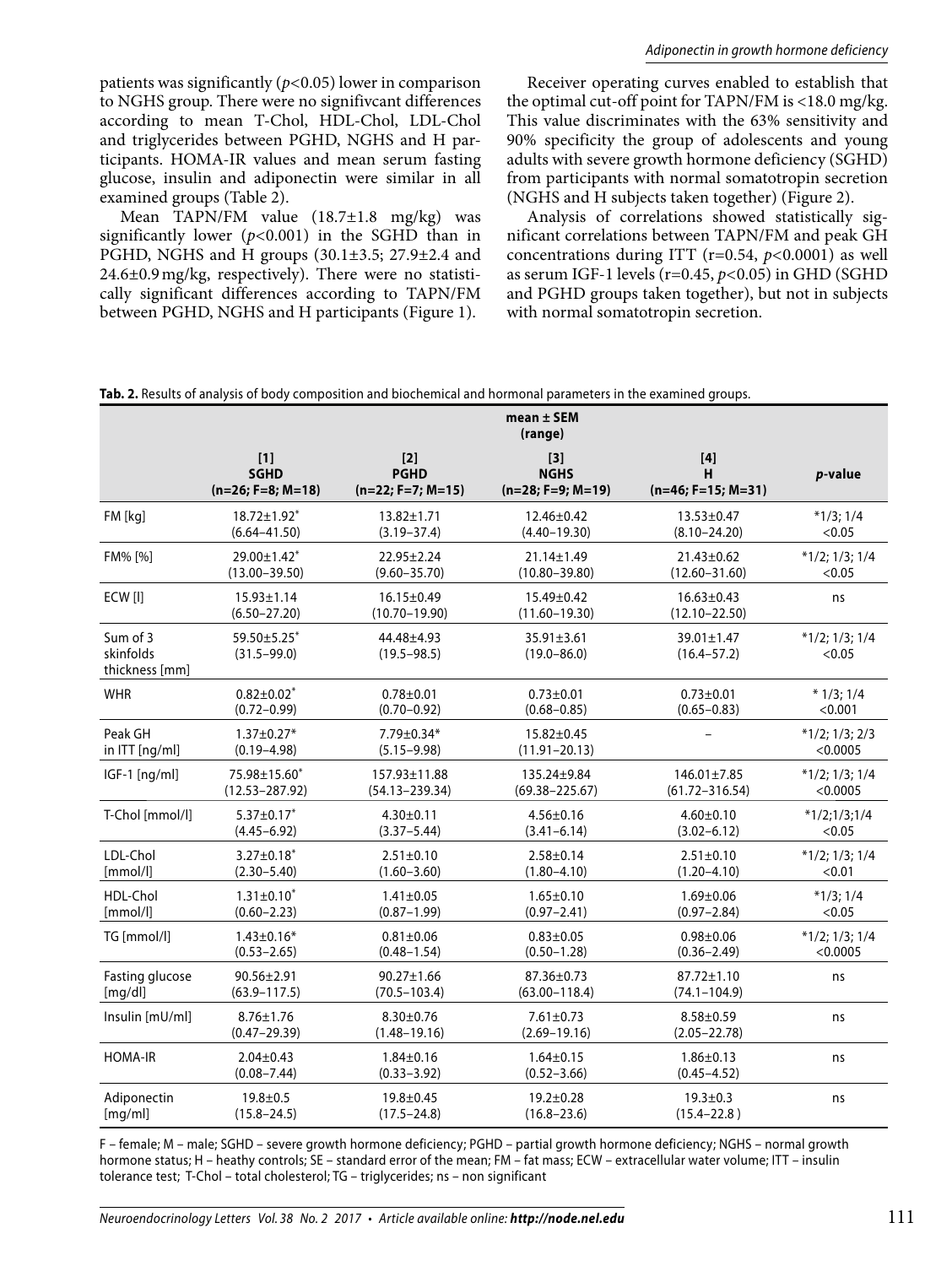

**Fig. 1.** Total adiponectin content in extracellular fluid per unit of fat tissue mass (TAPN/FM) in the examined groups.  $p$  < 0.01 SGHD vs. PGHD, NGHS and H; SGHD – severe growth hormone deficiency; PGHD – partial growth hormone deficiency; NGHS – normal growth hormone status; H – heathy controls.



**Fig. 2.** ROC curve for total adiponectin content extracellular fluid per unit of fat tissue mass (TAPN/FM). cut-off point 18.0 mg/kg; sensitivity 0.63; specificity 0.90; efficiency 0.80.

| Tab. 3. Analysis of correlations between serum adiponectin and results of body composition analysis and biochemical and hormonal |
|----------------------------------------------------------------------------------------------------------------------------------|
| parameters in patients with growth hormone deficiency and normal somatotropin secretion.                                         |

| <b>、Parameter</b><br>Group | <b>BMI</b><br>[kg/<br>$m2$ ] | $FM$ [ $kg$ ]                                        | FM%<br>[%] | Sum of 3<br>skinfolds<br>thickness<br>[mm] | <b>WHR</b>            | T-Chol           | <b>LDL</b>       | <b>HDL</b><br>[mmol/l] [mmol/l] [mmol/l] [mmol/l] | ΤG            | fasting           | <b>INS</b>    | glucose iver HOMA-IR<br>[mg/dl] [mU/ml] |
|----------------------------|------------------------------|------------------------------------------------------|------------|--------------------------------------------|-----------------------|------------------|------------------|---------------------------------------------------|---------------|-------------------|---------------|-----------------------------------------|
| SGHD+PGHD                  | $r = 0.03$                   | $r = 0.03$                                           | $r = 0.37$ | r=0.46                                     | $r = -0.17$           | $r = 0.23$       | $r = 0.29$       | $r = 0.39$                                        | $r = 0.23$    | $r = 0.21$        | $r = -0.03$   | $r = -0.03$                             |
|                            | ns                           | ns                                                   | p<0.05     | p< 0.01                                    | ns                    | ns               | ns               | p<0.05                                            | ns            | ns                | ns            | ns                                      |
| $NGH+H$                    |                              | $r=-0.39$ $r=-0.47$<br>$p<0.001$ $p<0.0005$ $p<0.01$ | r=–0.30    | r=-0.26<br>p<0.05                          | p=-0.34<br>$p<$ 0.005 | $r = 0.10$<br>ns | $r = 0.08$<br>ns | $r = 0.28$<br>p<0.05                              | r=-0.19<br>ns | r=-0.31<br>p<0.01 | r=-0.12<br>ns | $r = -0.05$<br>ns                       |

F – female; M – male; SGHD – severe growth hormone deficiency; PGHD – partial growth hormone deficiency; NGHS – normal growth hormone status; H – heathy controls; FM – fat mass; T-Chol – total cholesterol; TG – triglycerides; INS – insulin; ns – non significant

Serum adiponectin correlated negatively with BMI, FM, FM%, the sum of 3 skinfolds and WHR only in subjects with normal somatotropin secretion (NGHS and H analyzed together). In contrast, a positive significant correlation between serum APN nad FM% as well as the sum of 3 skinfolds was noted in patients with GHD. Serum adiponectin levels correlated with HDL-cholesterol in growth hormone deficient patients (SGHD and PGHD groups taken together) as well as in subjects with normal somatotropin secretion (NGHS and H analyzed together) (Table 3). In the latter group serum adiponectin also correlated negatively with fasting glucose (Table 3).

## **DISCUSSION**

The novel approach to the interpretation of the serum adiponectin concentrations using body composition analysis enabled adjusting the obtained results for differences in fat mass and the volume of extracellular water, and hence the height and weight. Although adiponectin levels were not significantly different between the examined groups, calculation of its total content in the extracellular fluid per unit of adipose tissue mass revealed significantly lower values in SGHD subjects compared to the results obtained in the other groups. This may indicate disturbed hormonal activity of adipose tissue in patients with severe GH deficiency, which shows a positive correlation with the degree of impairment of GH/IGF-1 axis function. On the other hand, no differences in adiponectin concentrations between the groups suggest that young patients with GHD develop adaptive mechanisms to preserve normal serum ADIPO values despite a significant increase in fat mass.

In some *in vitro* and *in vivo* animal studies the effect of GH deficiency on APN expression and secretion has been demostrated, although the results of these experiments are contradictory.

Lam *et al.* (2004) in cell culture of 3T3-L1 murine adipocyte did not observed the effect of GH addition in concentration of 1mM on the adiponectin mRNA expression. In contrast, addition of insulin (1.5 mM)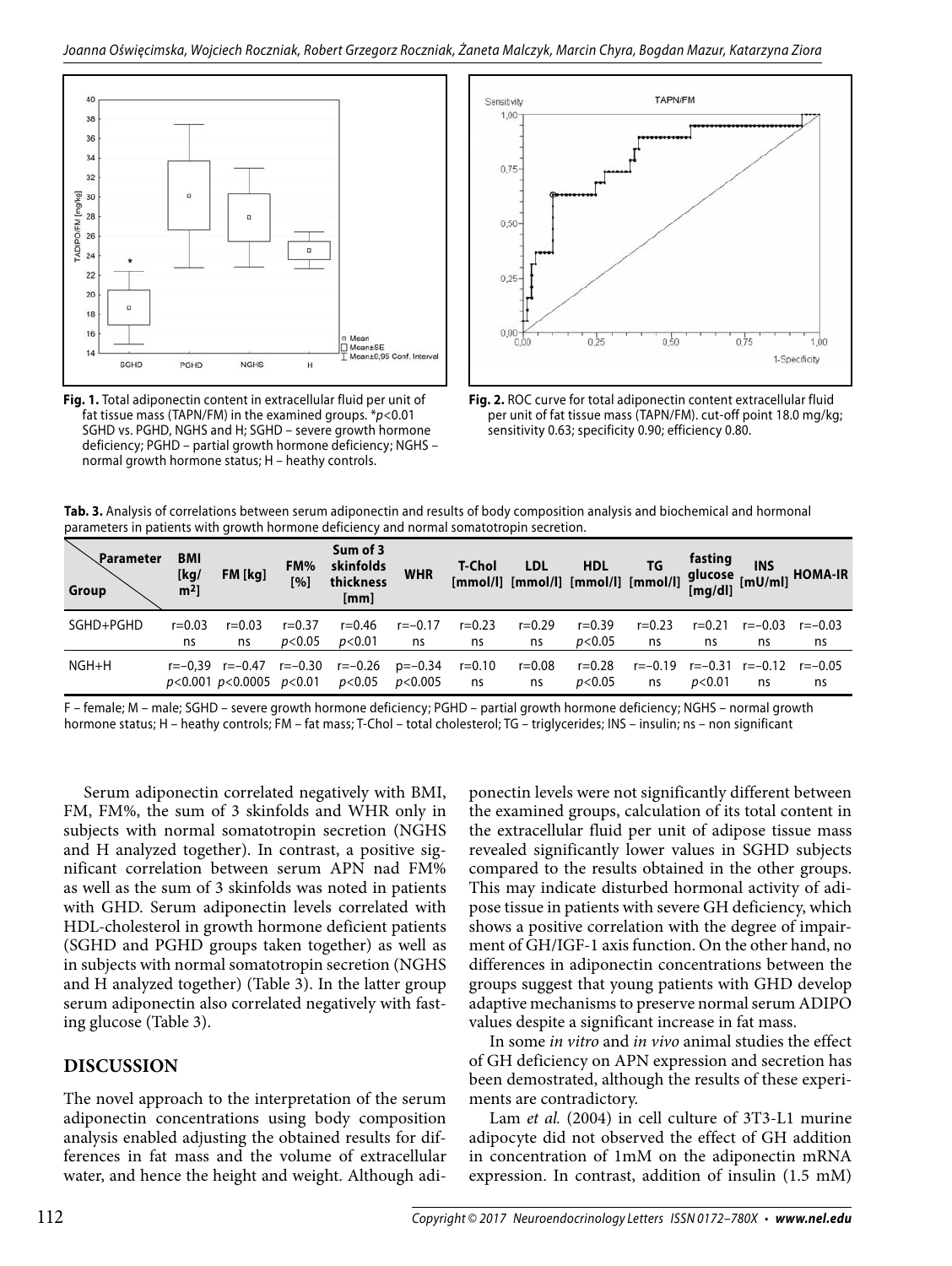or IGF-1 (1 mg ml) to the culture substrate reduced APN production. Similar results were obtained also by other authors (Houseknecht *et al.* 2000). On the other hand, Wőlfing *et al.* (2008) in the same murine cell line culture observed that the secretion of adiponectin is stimulated by GH under normo- and hyperglycaemia suggesting that also glucose and insulin have significant and interfering effects on its production. In human subcutaneous adipose tissue (SAT) derived adipocytes GH inhibits adiponectin secretion, what was established by this hormone concentration measurements in the culture medium (Nilsson *et al.* 2005).

*In vivo* experiments in transgenic rats with supressed GH/IGF-1 axis Chiba *et al.* (2008) demonstrated, that adiponectin mRNA expression in white adipose tissue is similar to wild type animals and was not influenced by caloric restrictions. However, the other study showed increased APN serum concentrations in dwarf rats with GHD, which normalized after rhGH administration (Yamaza 2007). Contrary to it, Nilsson *et al.* (2005) observed decreased adiponectin serum concentrations in GH receptor (GHR) deficient mice and as could be expected, transgenic animals with GH receptor overexpression showed higher APN levels than in wild-type ones (Wang *et al.* 2007). Interestingly, GHR–/– animals have a significantly higher percent body fat throughout their lifespan with a disproportionate amount of fat deposition in the SAT (Berryman *et al.* 2010).

The results of above-mentioned animal studies indicate that the effect of GH on adiponectin expression and secretion is species-dependent, complex and indirect, but modulated by nutritional status, glycaemia, insulin and other factors. This hypothesis is confirmed by List *et al.* (2013), who selectively disrupted GHR in adipose tissue to produce Fat GHR Knockout (FaGHRKO) mice. Like GHR–/–, FaGHRKO animals are obese with increased total body fat and increased adipocyte size, but their adiponectin levels are similar to controls (or slightly decreased) unlike the increased levels found in GHR−/− mice, suggesting that GH *in vivo* does not regulate these adipokines directly in adipose tissue (List *et al.* 2013).

If we assume that TAPN/FM may reflect diminished APN expression/production in SGHD patients, our data are in line to the results obtained in an animal model of isolated GHD by Recinella *et al.* (2013). In particular, they showed that in homozygous mice carrying a targeted ablation of the GHRH (growth hormone releasing hormone) gene adiponectin mRNA expression in both subcutaneous and visceral adipose tissue was diminished, whereas serum levels of this adipokine were increased in comparison to hetereogenous littermates. This may suggest the existence of complex post-transcriptional control mechanisms for circulating adiponectin levels. Increased percentage fat mass could be also a compensatory mechanism due to the lack of the GHRH action (Recinella *et al.* 2013).

In most studies conducted in the adult patients with GHD serum adiponectin concentrations are similar to those obtained in healthy subjects (Fukuda *et al.* 2004; Giavoli *et al.* 2004; Joaquin *et al.* 2008). Also in prepubertal pediatric population there were no significant differences between children with GHD and control group (Ciresi et al.; 2007; Capalbo *et al.* 2014). These results are in line with our findings. However, there are also some studies on serum adiponectin levels that yielded contradictory results. Namely, Oliveira *et al.*  (2009) reported elevated serum APN levels in 20 adult individuals with congenital isolated GHD. Also in the study by Li *et al.* (2014) serum adiponectin concentrations were increased in 40 patients with GHD in comparison to the age- and BMI matched controls. The same findings were obtained by others in prepubertal children with GHD (Lopez-Siguero *et al.* 2011; Meazza *et al.* 2013). On the other hand, Lanes *et al.* (2006) showed that in a group of adolescents with GHD deficiency, who had never received treatment with rhGH, serum APN concentrations were decreased in comparison to the control non GH-deficient children, as well as treated GHD group.

Also the effects of growth hormone administration in GHD on serum adiponectin levels are various and depend on population studied, dose and treatment duration.

Svensson *et al.* (2006) administrated the relatively high dose of rhGH (9.5 mg/kg/day) in adults with GH deficiency for a week and observed no significant differences in the serum adiponectin before and after drug administration. Similarly Giavoli *et al.* (2004) did not show any changes of serum APN during IGF-1 generation test (rhGH 0.025 mg/kg/day for 7 days), however they demonstrated their increase after a year of rhGH at a dose of 0.3 mg/day administration in GHD patients, which may result from the significant BMI and FM% reduction induced by long-term treatment (Gavioli *et al.* 2004). However, the other researchers who have applied similar treatment protocol, found no significant changes in adiponectin, despite the observed decrease in fat mass induced GH therapy (Hana *et al.* 2004).

Yuen et al. (2005) investigated the effect of treatment of GHD adults with different doses of rhGH on serum adiponectin levels. In one group of patients, administration of low, constant doses of GH (0.1 mg/day) improved their insulin sensitivity without affecting the body composition. In the other group, where higher – individually adjusted based on serum IGF-1 doses (standard dose of 0.48 mg/day) were used, a signficant reduction of body fat in the trunk was noted. The treatment did not influenced serum adiponectin levels in both groups, which values were similar to those in the untreated group (Yuen *et al.* 2005).

Also in GHD children there were no effect of rhGH treatment on serum APN, although their BMI and HOMA-IR increased during 12 months of continuous GH replacement therapy (Ciresi *et al.* 2007;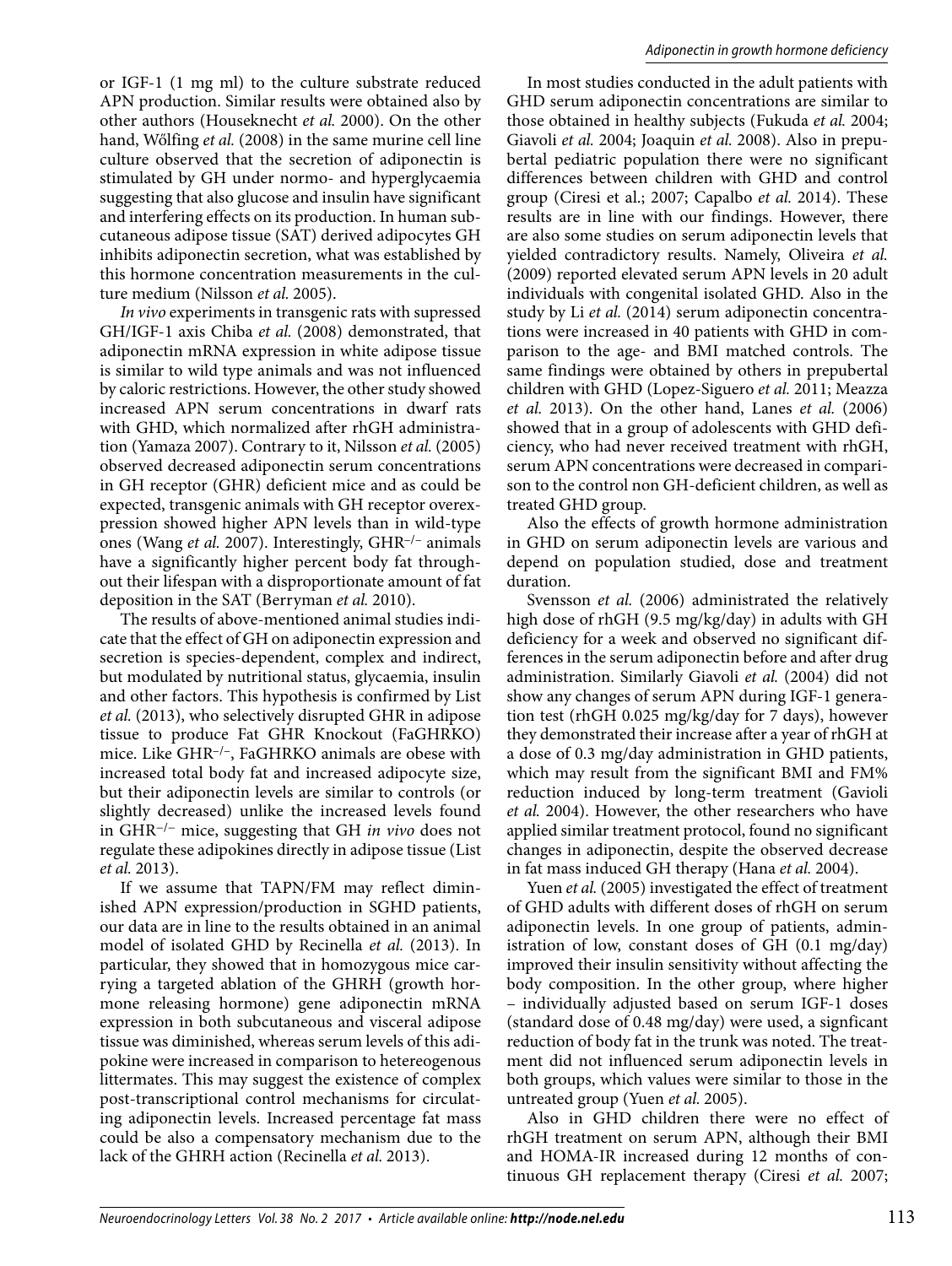Lopez-Siguero *et al.* 2011). Similar results in the adults were published by Joaquin *et al.* (2008). On the other hand, Capalbo *et al.* (2014) demonstrated a significant increase in serum adiponectin levels after 2 years of rhGH therapy in GHD children, which were accompanied by significant WHR reduction.

The large variability in serum adiponectin concentrations in GHD may result from different fat tissue content, its distribution as well as insulin levels and sensitivity. In our study, we did not observed significant differences in body weight and BMI in SGHD patients. Also insulin, fasting glucose and HOMA-IR were similar in all examined individuals. Contrary to it, FM and FM% were higher in growth hormone deficient patients in comparison to the values obtained in NGHS and H groups.

Analysis of correlations between serum adiponectin concentrations and the results of anthropometric and body composition measurements (BMI, FM, FM%, WHR and the sum of 3 skinfolds thickness) confirmed their widely described in the literature negative relationship in the group of patients with growth hormone secretion (NGHS and H groups analyzed together) (Weyer *et al.* 2001; Cnop *et al.* 2003; Yannakoulia *et al.*  2003). The lack of correlations between serum APN and BMI or WHR in GHD individuals may result from their disturbed body composition. Therefore, BMI cannot serve as a good marker of obesity in this group. Interestigly, in our GHD patients some parameters of adiposity (the sum of 3 skinfolds thickness and FM%) correlated positively with serum APN.

Our findings may support the hypothesis, that young patients with GHD may reveal protective compensatory mechanisms to prevent the reduction of serum adiponectin levels. It is suggested, that visceral obesity is associated with lower APN secretion due to low-grade inflammation and excessive oxidative stress in hypertrophic and overloaded with lipids adipocytes (Aguillar-Valles *et al.* 2015; Chang *et al.* 2015; Paniagua 2016). Indeed, a potent proinflammatory cytokine – TNF-alpha inhibits APN secretion in adipose tissue leading to insulin resistance (Suganami *et al.* 2005). However, there are some reports that in inflammation, under the influence of aggressive metabolic and oxidative factors the production of adiponectin outside adipose tissue (e.g. in skeletal muscle) can be increased, creating a local mechanism preventing damage caused by free radicals and insulin resistance development (Delaigle *et al.* 2004).

It cannot be excluded, that diminished APN secretion in visceral adipose tissue (VAT) in GHD patients is compensated by its increased production in SAT. It is known that adiponectin gene expression is dependent on the size of fat cells, and is higher in young, immature adipocytes (Meier & Gressner 2004; Sharma & Staels 2007). In the case of positive energetic balance subcutaneous adipocyte hypertrophy occurs, and the number of small, insulin-sensitive fat cells increases (Kajita *et al.* 2013). Such mechanism is suggested by the positive relationships between serum APN and adiposity (FM% and sum of 3 skinfolds thickness).

This hypothesis is also supported by the results by Berryman *et al.* (2004), who demonstrated significantly positive correlations between serum APN and fat mass or insulin sensitivity.

In our study as well as in reports by Giavoli *et al.*  (2004) and Ciresi *et al.* (2007) HOMA-IR and/or QUICKI values were similar as in healthy controls. On the other hand, Fukuda *et al.* (2004) observed lower insulin sensitivity in their GHD group.

Serum APN levels are decreased in type 2 diabetes and metabolic syndrome and correlate negatively with insulin resistance (Ghomari-Boukhatem *et al.* 2017; Li et al.,2017). However, there are also reports where such relationship was not confirmed (Silha *et al.* 2003).

In children with GHD, treated as well as non-treated with recombinated growth hormone Lanes *et al.* (2006) showed the negative relationship between serum adiponectin and insulin. The same results in the adults were presented by Fukuda *et al.* (2004). Contrary to it, the others did not revealed significant correlations between serum APN and HOMA-IR in the adult GHD patients (Hana *et al.* 2004; Svensson *et al.* 2006). The possible source of the observed discrepancies may be differences regarding the content of the different molecular forms of adiponectin in the assayed samples. Pajvani *et al.*  (2005) suggests that, in the regulation of insulin sensitivity, the total serum adiponectin concentration is less important than the ratio of its oligomeric forms HMW to LMW. In the above mentioned reports, as well as in our study, only total serum adiponectin was assayed.

Analysis of the relationship between serum APN and determined biochemical parameters revealed its significant positive correlations with serum HDLcholesterol concentrations both in the growth hormone deficient patients (r=0.39; *p<*0.05), and subjects with normal pituitary growth hormone (NGHS and H analyzed together) (r=0.28; *p<*0.05). In the latter, a negative correlation (r=–0.31; *p<*0.01) between the serum APN fasting blood glucose was noted. These findings are also confirmed by others (Cnop *et al.* 2003; Lanes *et al.* 2006).

On the basis of our results we can conclude that severe, but not partial growth hormone deficiency impairs adiponectin production in the adipose tissue that is compensated by the increase of fat mass. The degree of GH/IGF-1 axis disruption is related to the total content of adiponectin in the extracellular fluid per unit of adipose tissue mass. This parameter may be potentially useful in diagnosing severe growth hormone deficiency in the adults.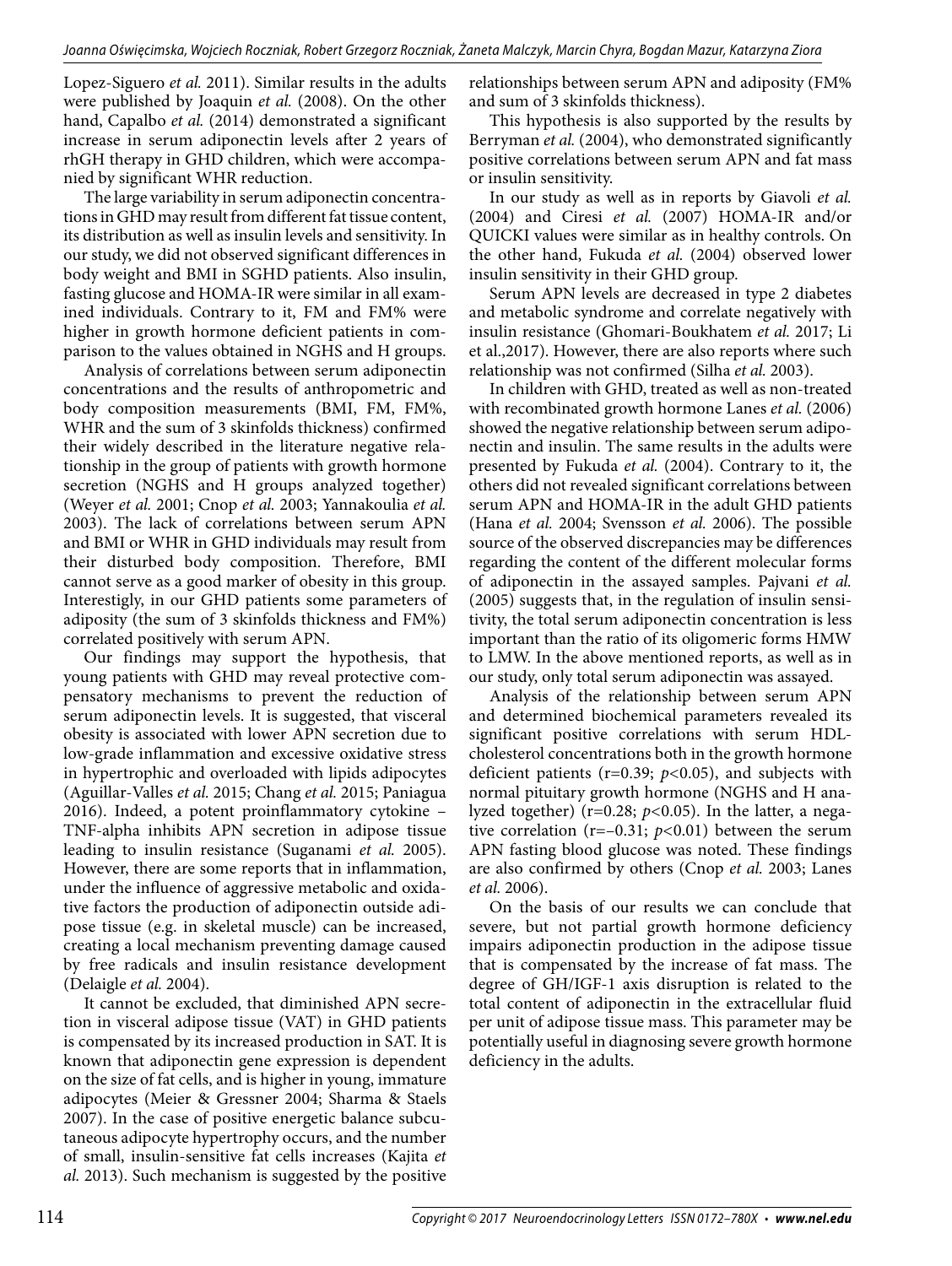#### REFERENCES

- 1 Aguilar-Valles A, Inoue W, Rummel C, Luheshi GN (2015). Obesity, adipokines and neuroinflammation. Neuropharmacology. **96**: 124–134.
- 2 Arita Y, Kihara S, Ouchi N, Takahashi M, Maeda K, Miyagawa J, et al. (1999). Paradoxical decrease of an adipose-specific protein, adiponectin, in obesity. Biochem Biophys Res. Commun. **257**: 79–83.
- 3 Berryman DE, List EO, Coschigano KT, Behar K, Kim JK, Kopchick JJ (2004). Comparing adiposity profiles in three mouse models with altered GH signaling. Growth Horm IGF Res. **14**: 309–318.
- 4 Berryman DE, List EO, Palmer AJ, Chung MY, Wright-Piekarski J, Lubbers E, et al. (2010). Two-year body composition analyses of long-lived GHR null mice. J Gerontol A Biol Sci Med Sci. **65**: 31–40.
- 5 Biller BMK, Samuels MH, Zagar A, Cook DM, Arafah BM, Bonert V, et al. (2002). Sensitivity and specificity of six tests for the diagnosis of adult GH deficiency. J Clin Endocrinol Metab. **87**: 2067–2079.
- 6 Bonfig W, Bechthold S, Putzker S, Fuchs O, Pagel P, Schwartz HP (2008). Reassessment of the optimal growth hormone cut-off level in insulin tolerance testing for growth hormone secretion in patients with childhood-onset growth hormone deficiency during transition to adulthood. J Pediatr Endocrinol Metab. **21**: 1049–1056.
- 7 Boot AM, van der Sluis IM, Krenning EP, de Muinck Keizer-Schrama SMPF (2009). Bone mineral density and body composition in adolescents with childhood-onset growth hormone deficiency. Horm Res. **71**: 364–371.
- 8 Bruun JM, Lihn AS, Verdich C, Pedersen SB, Toubro S, Astrup A, et al. (2003) Regulation of adiponectin by adipose tissue-derived cytokines: in vivo and in vitro investigations in humans (2003). Am J Physiol Endocrinol Metab. **285**: E527–33.
- 9 Capalbo D, Mattace Raso G, Esposito A, Di Mase R, Barbieri F, Meli R, et al. (2014). Cluster of cardiometabolic risk factors in children with GH deficiency: a prospective, case-control study. Clin Endocrinol (Oxf ). **80**: 856–862.
- 10 Capaldo B, Patti L, Oliviero U, Longobardi S, Pardo F, Vitale F, et al (1997). Increased arterial intima-media thickness in childhoodonset growth hormone deficiency. J Clin Endocrinol Metab. **82**: 1378–1381.
- 11 Chang CJ, Jian DY, Lin MW, Zhao JZ, Ho LT, Juan CC (2015). Evidence in obese children: contribution of hyperlipidemia, obesity-inflammation, and insulin sensitivity. PLoS One. **10**: e0125935.
- 12 Chiba T, Yamaza H, Komatsu T, Nakayama M, Fujita S, Hayashi H, et al. (2008). Pituitary growth hormone suppression reduces resistin expression and enhances insulin effectiveness: relationship with caloric restriction. Exp Gerontol. **43**: 595–600.
- 13 Ciresi A, Amato MC, Criscimanna A, Mattina A, Vetro C, Galuzzo A, et al. (2007). Metabolic parameters and adipokine profile during GH replacement therapy in children with GH deficiency. Eur J Endocrinol. **156**: 353–360.
- 14 Clayton PE, Cuneo RC, Juul A, Monson JP, Shalet SM, Tauber M, et al. (2005). Consensus statement on the management of the GH-treated adolescent in the transition to adult care. Eur J Endocrinol. **152**: 165–170.
- 15 Cnop M, Havel PJ, Untzschneider KM, Carr DB, Sinha MK, Boyko EJ, et al. (2003). Relationship of adiponectin to body fat distribution, insulin sensitivity and plasma lipoproteins: evidence for independent roles of age and sex. Diabetologia. **46**: 459–469.
- 16 Colao A, Di Somma C, Salerno M, Spinelli L, Orio F, Lombardi G (2002). The cardiovascular risk of GH-deficient adolescents. J Clin Endocrinol Metab. **87**: 3650–3655.
- 17 Colle M, Auzerie J (1993). Discontinuing of growth hormone therapy in growth-hormone deficient patients: assessment of body fat mass using bioelectrical impedance. Horm. Res. **39**: 192–196.
- 18 Cook DM, Yuen KC, Biller BM, Kemp SF, Vance ML, American Association of Clinical Endocrinologists (2009). American Association of Clinical Endocrinologists medical guidelines for clinical practice for growth hormone use in growth hormone-deficient adults and transition patients - 2009 update: executive summary of recommendations. Endocr Pract. **15**: 580–586.
- 19 Delaigle AM, Jonas JC, Bauche IB, Cornu O, Brichard S (2004). Induction of adiponectin in skeletal muscle by inflammatory cytokines: in vivo and in vitro studies. Endocrinology. **145**: 5589–5597.
- 20 Erfurth EM (2005). Epidemiology of adult growth hormone deficiency. Prevalence, incidence, mortality and morbidity. Front Horm Res. **33**: 21–32.
- 21 Follin C, Thilen U, Ahren B, Erfurth EM (2006). Improvement in cardiac systolic function and reduced prevalence of metabolic syndrome after two years of growth hormone (GH) treatment in GH-deficient adult survivors of childhood-onset acute lymphoblastic leukemia. J Clin Endocrinol Metab. **91**: 1872–1875.
- 22 Fu Z, Gong Y, Löfqvist C, Hellström A, Smith LE (2016). Review: adiponectin in retinopathy. Biochim Biophys Acta. **1862**:1392– 1400.
- 23 Fujimoto N, Matsuo N, Sumiyoshi H, Yamaguchi K, Saikawa T, Yoshimatsu H, et al. (2005). Adiponectin is expressed in the brown adipose tissue and surrounding immature tissues in mouse embryos. Biochim Biophys Acta. **1731**: 1–12.
- 24 Fukuda I, Hizuka N, Ishikawa Y, Itoh E, Yasumoto K, Murakami Y, et al. (2004). Serum adiponectin levels in adult growth hormone deficiency and acromegaly. Growth Horm IGF Res. **14**: 449–454.
- 25 Ghomari-Boukhatem H, Bouchouicha A, Mekki K, Chenni K, Belhadj M, Bouchenak M (2017). Blood pressure, dyslipidemia and inflammatory factors are related to body mass index in scholar adolescents. Arch Med Sci. **13**: 46–52.
- 26 Giavoli C, Cappeillo V, Corbetta S, Ronchi CL, Morpurgo PS, Ferrante E, et al. (2004). Different effects of short- and long-term recombinant hGH administration on ghrelin and adiponectin levels in GH-deficient adults. Clin Endocrinol (Oxf). **61**: 81-87.
- 27 Guenther M, James R, Marks J, Zhao S, Szabo A, Kidambi S (2014). Adiposity distribution influences circulating adiponectin levels. Transl Res. **164**: 270–277.
- 28 Hana V, Silha JV, Justova V, Lacinova Z, Stepan JJ, Murphy LJ (2004). The effects of GH replacement in adult GH-deficient patients: changes in body composition without concomitant changes in the adipocytokines and insulin resistance. Clin Endocrinol. **60**: 442–450.
- 29 Hebbard L, Ranscht B (2014). Multifaceted roles of adiponectin in cancer, best practice & research. Clin Endocrinol Metab. **28**: 59–69.
- 30 Ho KYH (2007). Consensus guidelines for the diagnosis and treatment of adults with GH deficiency II: a statement of the GH Research Society in association with the European Society for Pediatric Endocrinology, Lawson Wilkins Society, European Society of Endocrinology, Japan Endocrine Society, and Endocrine Society of Australia. Eur J Endocrinol. **157**: 695–700.
- 31 Houseknecht KL, Portocarrero CP, Ji S, Lemanager R, Spurlock ME (2000). Growth hormone regulates leptin gene expression in bovine adipose tissue: correlation with adipose IGF-1 expression. J Endocrinol. **164**: 51–57.
- 32 Hulthen L, Bengtsson BA, Stibrant Sunnerhagen S, Hallberg L ,Grimby G, Johannsson G (2001). GH is needed for maturation of muscle mass and strength in adolescents. J Clin Endocrinol Metab. **86**: 4765–4770.
- 33 Joaquin C, Aguilera E, Granada ML, Pastor MC, Salinas I, Alonso N, et al. (2008). Effects of GH treatment in GH-deficient adults on adiponectin, leptin and pregnancy-associated plasma protein A. Eur J Endocrinol. **158**: 483–490.
- 34 Johannsson G, Albertsson-Wikland K, Bengtsson BA (1999). Discontinuation of growth hormone (GH) treatment: metabolic effects in GH-deficient and GH-sufficient adolescent patients compared with control subjects. Swedish Study Group for Growth Hormone Treatment in Children. J Clin Endocrinol Metab. **84**: 4516–4524.